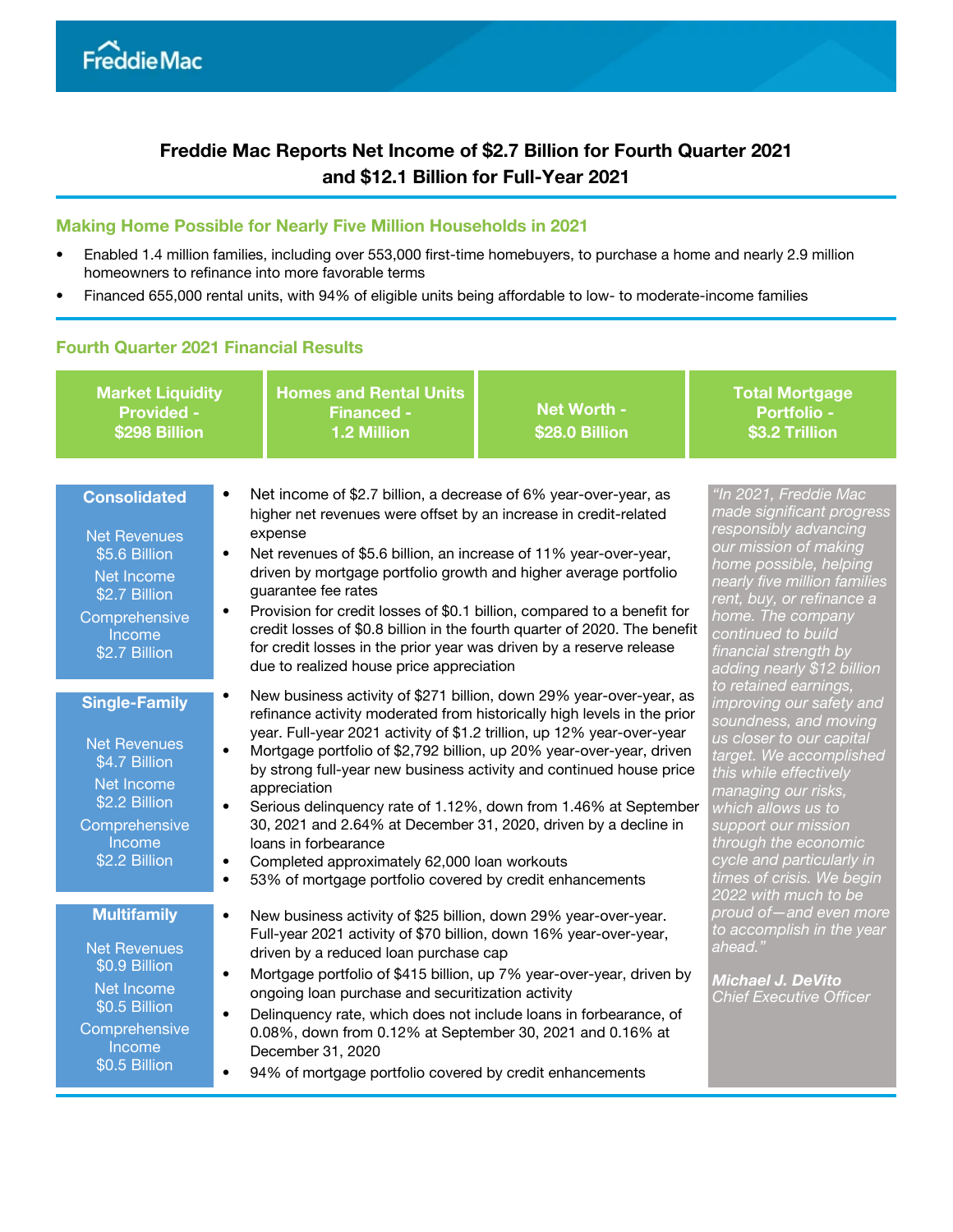McLean, VA — Freddie Mac (OTCQB: FMCC) today reported net income of \$2.7 billion for the fourth quarter of 2021, a decrease of 6% year-over-year, as higher net revenues were offset by an increase in credit-related expense. The company reported comprehensive income of \$2.7 billion for the fourth quarter of 2021, an increase of 8% year-over-year.

Net revenues for the fourth quarter of 2021 increased 11% year-over-year to \$5.6 billion, primarily driven by higher net interest income. Net interest income for the fourth quarter of 2021 increased 30% year-over-year to \$4.8 billion, primarily driven by continued mortgage portfolio growth and higher average portfolio guarantee fee rates in Single-Family.

Credit-related expense for the fourth quarter of 2021 was \$0.6 billion, compared to credit-related income of \$0.1 billion in the fourth quarter of 2020. Credit-related expense for the fourth quarter of 2021 included a provision for credit losses of \$0.1 billion. Credit-related income for the fourth quarter of 2020 included a benefit for credit losses of \$0.8 billion, which was primarily driven by a reserve release due to realized house price appreciation.

#### Full-Year 2021 Financial Results

Freddie Mac reported net income of \$12.1 billion for full-year 2021, an increase of 65% year-over-year, primarily driven by higher net revenues and a credit reserve release in Single-Family. The company reported comprehensive income of \$11.6 billion for full-year 2021, an increase of 54% year-over-year.

Net revenues for full-year 2021 increased 32% year-over-year to \$22.0 billion, primarily driven by higher net interest income and higher net investment gains. Net interest income for full-year 2021 increased 38% year-overyear to \$17.6 billion, primarily driven by continued mortgage portfolio growth, higher average portfolio guarantee fee rates, and higher deferred fee income recognition in Single-Family. The increase in net investment gains for full-year 2021 was primarily due to higher gains on Multifamily securitization activities.

Credit-related expense for full-year 2021 decreased 56% year-over-year to \$1.0 billion, driven by a reserve release due to realized house price appreciation and improving economic conditions throughout 2021, partially offset by a decrease in credit enhancement recoveries. Credit-related expense for full-year 2020 was primarily driven by the negative economic effects of the COVID-19 pandemic.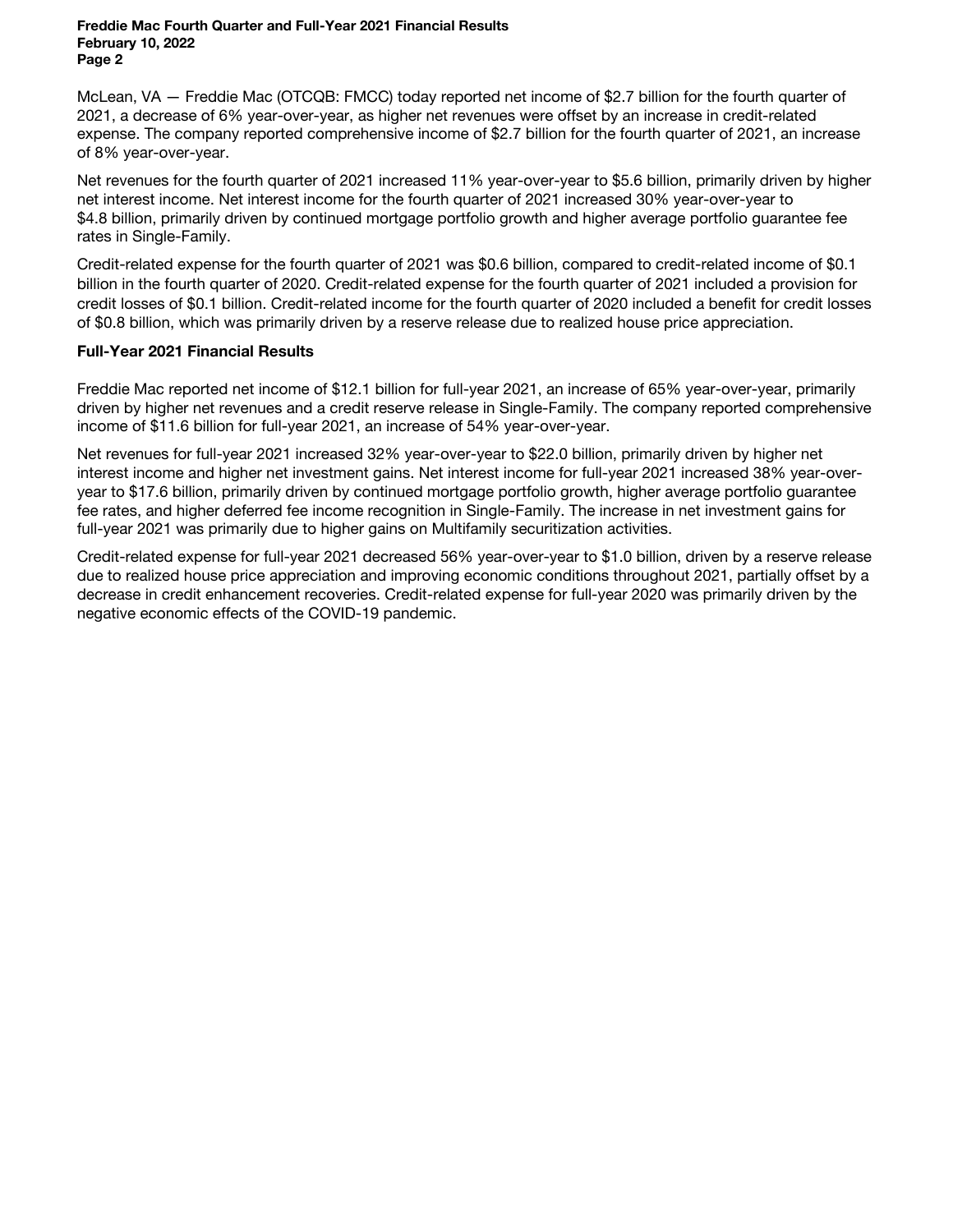Summary of Consolidated Statements of Comprehensive Income (Loss)

| (Dollars in millions)                                                               | 4Q 2021 | 3Q 2021  | <b>Change</b> | 4Q 2020  | <b>Change</b> | 2021     | 2020     |
|-------------------------------------------------------------------------------------|---------|----------|---------------|----------|---------------|----------|----------|
| Net interest income                                                                 | \$4,756 | \$4,418  | \$338         | \$3,653  | \$1,103       | \$17,580 | \$12,771 |
| Guarantee income                                                                    | 182     | 246      | (64)          | 281      | (99)          | 1,032    | 1,442    |
| Investment gains (losses), net                                                      | 519     | 383      | 136           | 856      | (337)         | 2,746    | 1,813    |
| Other income (loss)                                                                 | 108     | 200      | (92)          | 232      | (124)         | 593      | 633      |
| <b>Net revenues</b>                                                                 | 5,565   | 5,247    | 318           | 5,022    | 543           | 21,951   | 16,659   |
| Benefit (provision) for credit losses                                               | (138)   | 243      | (381)         | 813      | (951)         | 1,041    | (1, 452) |
| Other credit-related expense <sup>(1)</sup>                                         | (466)   | (437)    | (29)          | (722)    | 256           | (2,072)  | (884)    |
| Credit-related income (expense)                                                     | (604)   | (194)    | (410)         | 91       | (695)         | (1,031)  | (2, 336) |
| Administrative expense                                                              | (734)   | (627)    | (107)         | (706)    | (28)          | (2,651)  | (2,535)  |
| Legislated 10 basis point fee expense                                               | (636)   | (602)    | (34)          | (495)    | (141)         | (2,342)  | (1,836)  |
| Other expense                                                                       | (156)   | (178)    | 22            | (243)    | 87            | (728)    | (723)    |
| <b>Operating expense</b>                                                            | (1,526) | (1, 407) | (119)         | (1, 444) | (82)          | (5, 721) | (5,094)  |
| Income (loss) before income tax (expense)<br>benefit                                | 3,435   | 3,646    | (211)         | 3,669    | (234)         | 15,199   | 9,229    |
| Income tax (expense) benefit                                                        | (691)   | (727)    | 36            | (756)    | 65            | (3,090)  | (1,903)  |
| Net income (loss)                                                                   | 2,744   | 2,919    | (175)         | 2,913    | (169)         | 12,109   | 7,326    |
| Other comprehensive income (loss), net of<br>taxes and reclassification adjustments | (22)    | (10)     | (12)          | (391)    | 369           | (489)    | 205      |
| Comprehensive income (loss)                                                         | \$2,722 | \$2,909  | \$(187)       | \$2,522  | \$200         | \$11,620 | \$7,531  |

(1) Other credit-related expense includes credit enhancement expense, benefit for (decrease in) credit enhancement recoveries, and REO operations income (expense).

| \$28.0 | \$25.3 | \$2.7                    | \$16.4 | \$11.6                           | \$28.0 | \$16.4 |
|--------|--------|--------------------------|--------|----------------------------------|--------|--------|
| 98.0   | 95.0   | 2.9                      | 86.5   | 11.4                             | 98.0   | 86.5   |
| 140.2  | 140.2  | $\overline{\phantom{0}}$ | 140.2  |                                  | 140.2  | 140.2  |
| 119.7  | 119.7  | $\overline{\phantom{0}}$ | 119.7  | $\overbrace{\phantom{12322111}}$ | 119.7  | 119.7  |
| 71.6   | 71.6   |                          | 71.6   | $\qquad \qquad$                  | 71.6   | 71.6   |
|        |        |                          |        |                                  |        |        |

Totals may not add due to rounding.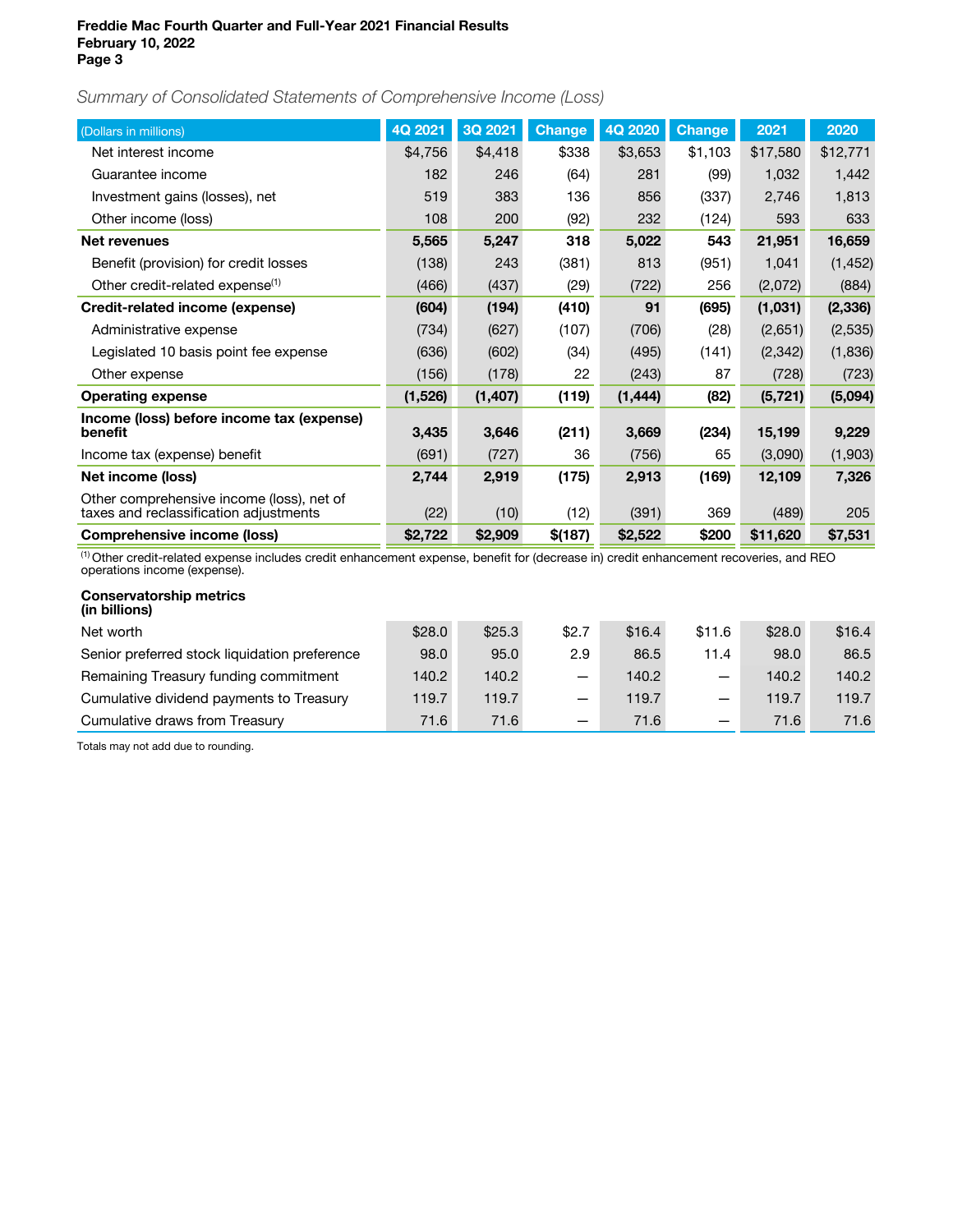#### Single-Family Segment Financial Results





Net Income



Comprehensive Income



| (Dollars in millions)                                                                     | 4Q 2021  | 3Q 2021 | <b>Change</b> | 4Q 2020  | <b>Change</b> | 2021     | 2020     |
|-------------------------------------------------------------------------------------------|----------|---------|---------------|----------|---------------|----------|----------|
| Net interest income                                                                       | \$4,425  | \$4,080 | \$345         | \$3,349  | \$1,076       | \$16,273 | \$11,592 |
| Non-interest income                                                                       | 277      | (119)   | 396           | 60       | 217           | 954      | 457      |
| Net revenues                                                                              | 4,702    | 3,961   | 741           | 3,409    | 1,293         | 17,227   | 12,049   |
| Credit-related income (expense)                                                           | (605)    | (177)   | (428)         | 80       | (685)         | (1,086)  | (2,200)  |
| Operating expense                                                                         | (1, 343) | (1,251) | (92)          | (1, 288) | (55)          | (5,070)  | (4, 543) |
| Income (loss) before income tax (expense)<br>benefit                                      | 2,754    | 2,533   | 221           | 2,201    | 553           | 11,071   | 5,306    |
| Income tax (expense) benefit                                                              | (555)    | (505)   | (50)          | (454)    | (101)         | (2,251)  | (1,094)  |
| Net income (loss)                                                                         | 2,199    | 2,028   | 171           | 1,747    | 452           | 8,820    | 4,212    |
| Total other comprehensive income (loss), net of<br>taxes and reclassification adjustments | 5        | 18      | (13)          | (374)    | 379           | (379)    | 104      |
| <b>Comprehensive income (loss)</b>                                                        | \$2,204  | \$2,046 | \$158         | \$1,373  | \$831         | \$8,441  | \$4,316  |

### Fourth Quarter 2021 Key Drivers

Net income and comprehensive income increased year-over-year, mainly driven by:

- Higher net interest income primarily due to continued mortgage portfolio growth and higher average portfolio guarantee fee rates, partially offset by
- Credit-related expense compared to credit-related income in the fourth quarter of 2020. Credit-related income in the fourth quarter of 2020 was primarily driven by a reserve release due to realized house price appreciation.

### Full-Year 2021 Key Drivers

Net income and comprehensive income increased year-over-year, mainly driven by:

- Higher net interest income primarily due to continued mortgage portfolio growth, higher average portfolio guarantee fee rates, and higher deferred fee income recognition.
- Lower credit-related expense driven by a reserve release due to realized house price appreciation and improving economic conditions throughout 2021, partially offset by a decrease in credit enhancement recoveries. Credit-related expense in full-year 2020 was primarily driven by the negative economic effects of the COVID-19 pandemic.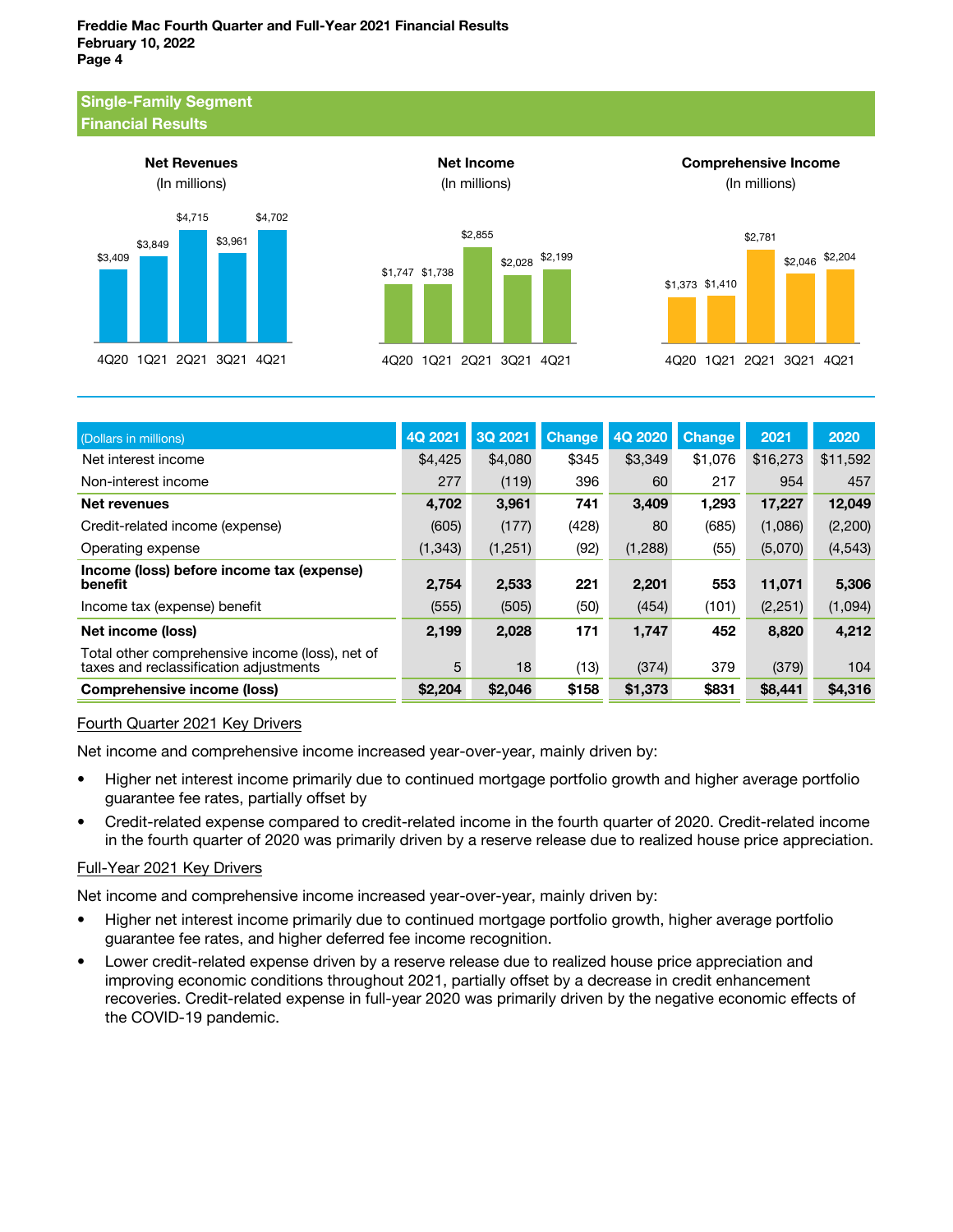#### Single-Family Segment Business Results





Serious Delinquency Rate



|                                                   | 4Q 2021 | 3Q 2021 | <b>Change</b> | 4Q 2020 | <b>Change</b> | 2021  | 2020  |
|---------------------------------------------------|---------|---------|---------------|---------|---------------|-------|-------|
| <b>New Business Statistics:</b>                   |         |         |               |         |               |       |       |
| Average guarantee fee rate charged (bps)          | 47      | 48      | (1)           | 47      |               | 49    | 47    |
| Weighted average original loan-to-value (LTV) (%) | 71      | 72      | (1)           | 70      |               | 71    | 71    |
| Weighted average original credit score            | 748     | 750     | (2)           | 761     | (13)          | 753   | 759   |
| First-time homebuyers $(\%)^{(1)}$                | 46      | 46      | -             | 45      |               | 46    | 46    |
| Single-Family homes funded (in thousands)         | 955     | 1,027   | (72)          | 1,292   | (337)         | 4,236 | 3,798 |
| Purchase borrowers (in thousands)                 | 357     | 415     | (58)          | 356     |               | 1,378 | 1,131 |
| Refinance borrowers (in thousands)                | 598     | 612     | (14)          | 936     | (338)         | 2,858 | 2,667 |
| UPB covered by new CRT issuance (in billions)     | \$242   | \$167   | \$75          | \$167   | \$75          | \$828 | \$477 |
| <b>Portfolio Statistics:</b>                      |         |         |               |         |               |       |       |
| Average guarantee fee rate charged (bps)          | 46      | 46      |               | 44      | 2             | 46    | 44    |
| Weighted average current LTV (%)                  | 55      | 55      |               | 58      | (3)           | 55    | 58    |
| Weighted average current credit score             | 756     | 756     |               | 754     | 2             | 756   | 754   |
| Loan count (in millions)                          | 13.1    | 12.8    | 0.3           | 12.0    | 1.1           | 13.1  | 12.0  |
| <b>Credit-Related Statistics:</b>                 |         |         |               |         |               |       |       |
| Loan workout activity (in thousands)              | 62      | 73      | (11)          | 133     | (71)          | 317   | 426   |
| Loans in forbearance, based on loan count (%)     | 0.57    | 1.15    | (0.58)        | 2.70    | (2.13)        | 0.57  | 2.70  |
| Credit enhancement coverage (%)                   | 53      | 50      | 3             | 50      | 3             | 53    | 50    |

 $<sup>(1)</sup>$  First-time homebuyers as a percentage of purchase borrowers with loans secured by primary residences.</sup>

Business Highlights

- The company provided funding for approximately 1.0 million single-family loans, nearly 598,000 of which were refinance loans. First-time homebuyers represented 46% of new single-family home purchase loans.
- Single-Family loan workout activity decreased to 62,000 from 133,000 in the fourth quarter of 2020, as the demand for pandemic-related borrower assistance declined throughout 2021.
- 0.57% of loans in the Single-Family mortgage portfolio, based on loan count, were in forbearance as of December 31, 2021, down from 2.70% in the fourth quarter of 2020. More than 858,000 forbearance plans have been initiated to help borrowers since January 1, 2020. As of December 31, 2021, approximately 791,000 of these loans have exited forbearance, including 330,000 through reinstatement or payoff and 374,000 through payment deferral.
- Credit enhancement coverage of the Single-Family mortgage portfolio increased to 53% from 50% in the fourth quarter of 2020, primarily due to the new business activity included in credit risk transfer (CRT) transactions.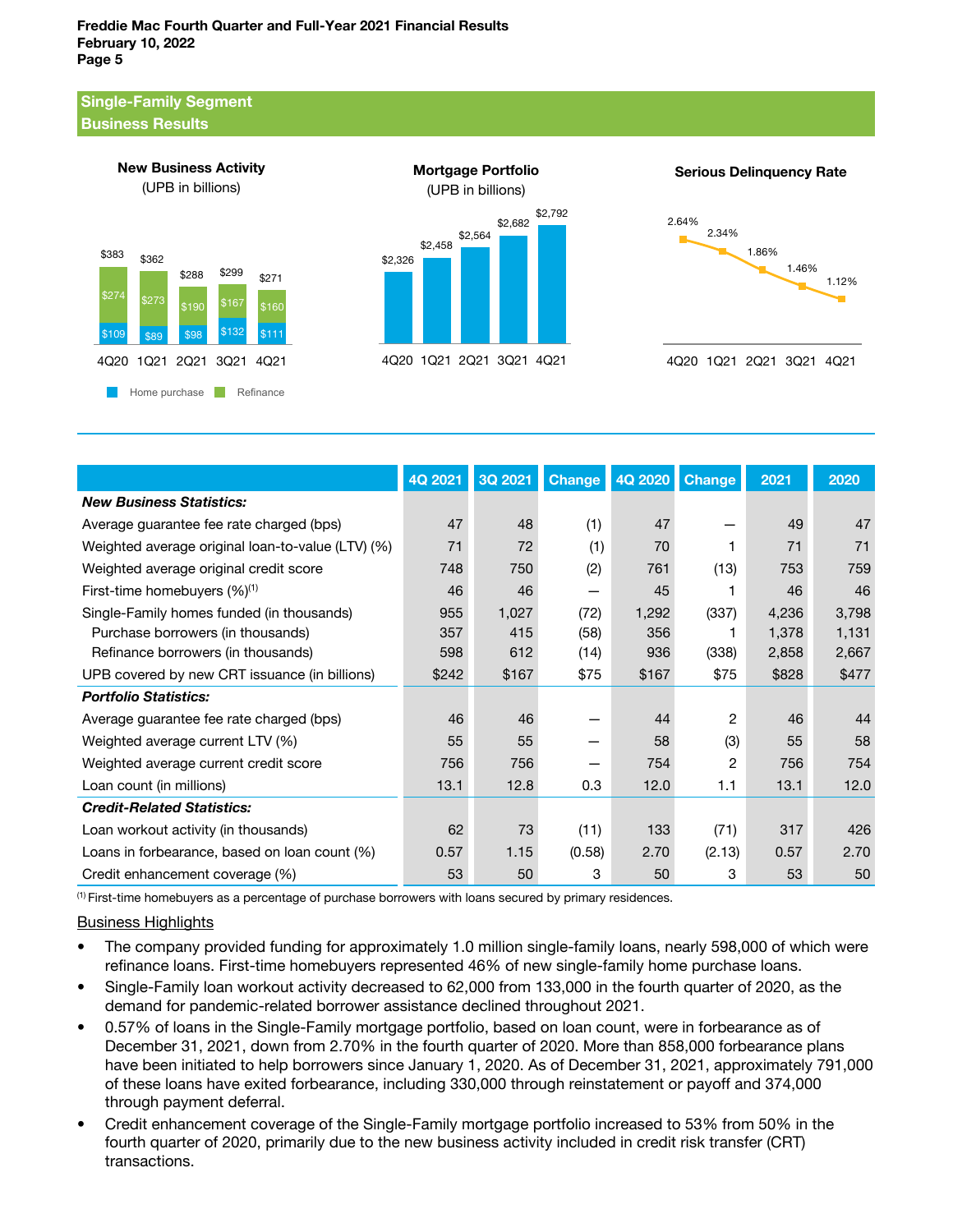#### Multifamily Segment Financial Results



| (Dollars in millions)                                                                     | 4Q 2021 | 3Q 2021 | <b>Change</b> | 4Q 2020 | <b>Change</b> | 2021    | 2020    |
|-------------------------------------------------------------------------------------------|---------|---------|---------------|---------|---------------|---------|---------|
| Net interest income                                                                       | \$331   | \$338   | \$(7)         | \$304   | \$27          | \$1,307 | \$1,179 |
| Guarantee income                                                                          | 147     | 266     | (119)         | 251     | (104)         | 918     | 1,330   |
| Investment gains (losses), net                                                            | 348     | 630     | (282)         | 1,013   | (665)         | 2,385   | 1,925   |
| Other income (loss)                                                                       | 37      | 52      | (15)          | 45      | (8)           | 114     | 176     |
| Net revenues                                                                              | 863     | 1,286   | (423)         | 1,613   | (750)         | 4,724   | 4,610   |
| Credit-related income (expense)                                                           |         | (17)    | 18            | 11      | (10)          | 55      | (136)   |
| Operating expense                                                                         | (183)   | (156)   | (27)          | (156)   | (27)          | (651)   | (551)   |
| Income (loss) before income tax (expense)<br>benefit                                      | 681     | 1,113   | (432)         | 1,468   | (787)         | 4,128   | 3,923   |
| Income tax (expense) benefit                                                              | (136)   | (222)   | 86            | (302)   | 166           | (839)   | (809)   |
| Net income (loss)                                                                         | 545     | 891     | (346)         | 1,166   | (621)         | 3,289   | 3,114   |
| Total other comprehensive income (loss), net of<br>taxes and reclassification adjustments | (27)    | (28)    |               | (17)    | (10)          | (110)   | 101     |
| <b>Comprehensive income (loss)</b>                                                        | \$518   | \$863   | $$$ (345)     | \$1,149 | \$ (631)      | \$3,179 | \$3,215 |

### Fourth Quarter 2021 Key Drivers

Net income and comprehensive income decreased year-over-year, mainly driven by:

- Lower guarantee income as continued growth in the Multifamily guarantee portfolio was offset by the impacts of adverse spread changes and loan prepayment activity on the fair values of guarantee assets.
- Lower net investment gains due to spread widening and a smaller volume of loan purchase and securitization activity.

### Full-Year 2021 Key Drivers

Net income increased and comprehensive income decreased year-over-year, mainly driven by:

- Lower guarantee income as continued growth in the Multifamily guarantee portfolio was offset by the impacts of higher interest rates on the fair values of guarantee assets.
- Higher net investment gains primarily due to higher pricing margins for new loan purchases and greater spread tightening, partially offset by a smaller volume of new loan purchases as a result of a reduced Multifamily loan purchase cap in 2021.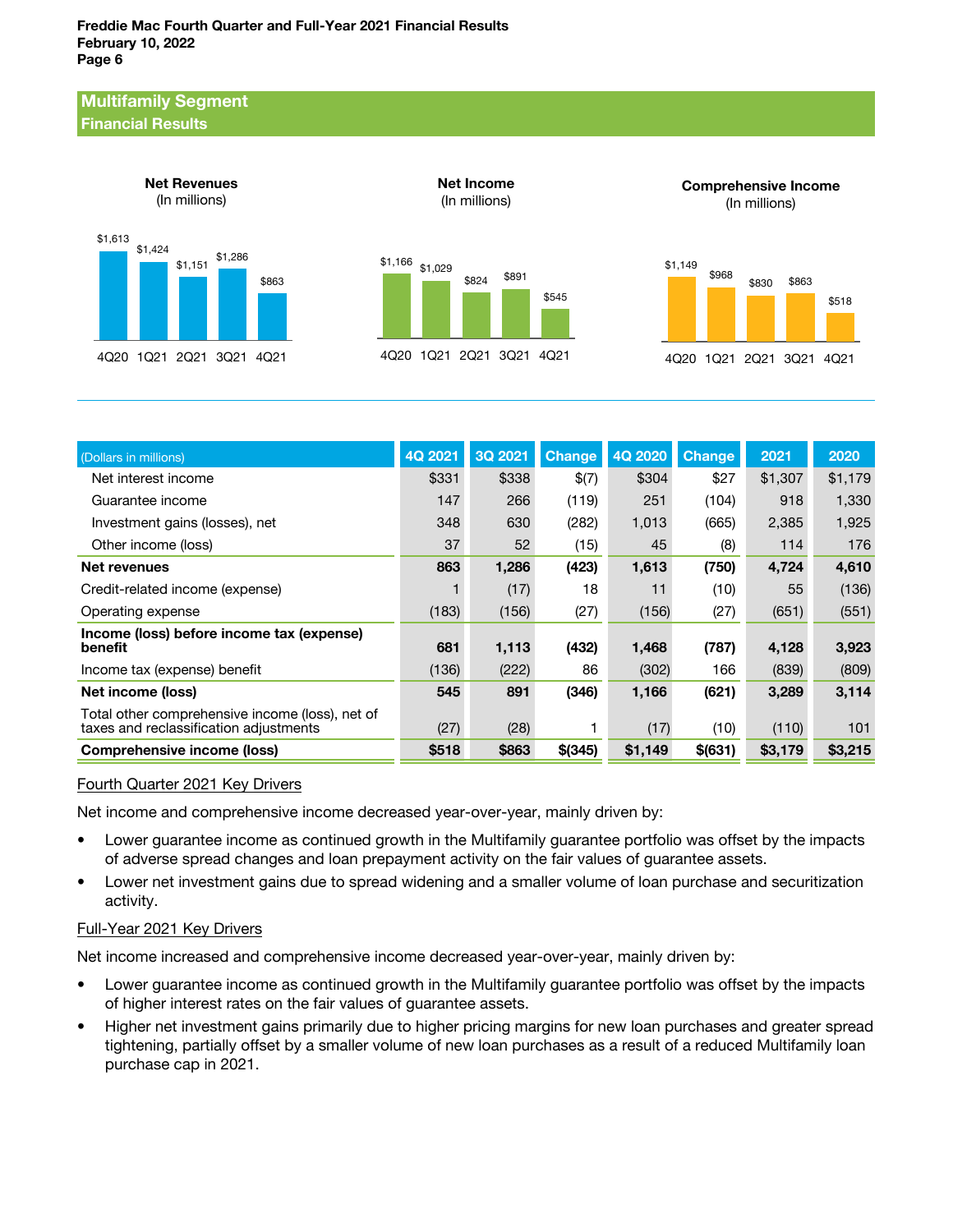#### Multifamily Segment Business Results







Delinquency Rate

|                                                                 | 4Q 2021 | 3Q 2021 | <b>Change</b> | 4Q 2020 | <b>Change</b> | 2021  | 2020  |
|-----------------------------------------------------------------|---------|---------|---------------|---------|---------------|-------|-------|
| <b>New Business Statistics:</b>                                 |         |         |               |         |               |       |       |
| Weighted average original LTV (%)                               | 67      | 67      |               | 70      | (3)           | 68    | 69    |
| Weighted average original debt service coverage<br>ratio        | 1.33    | 1.35    | (0.02)        | 1.38    | (0.05)        | 1.35  | 1.40  |
| Number of rental units financed (in thousands)                  | 223     | 161     | 62            | 306     | (83)          | 655   | 803   |
| Affordable $\leq 80\%$ of AMI (% of eligible units<br>acquired) | 57      | 68      | (11)          | 71      | (14)          | 69    | 71    |
| Affordable $\leq$ 120% of AMI (% of eligible units<br>acquired) | 91      | 94      | (3)           | 96      | (5)           | 94    | 95    |
| UPB covered by new CRT issuance (in billions)                   | \$23    | \$18    | \$5           | \$26    | \$(3)         | \$84  | \$70  |
| <b>Portfolio Statistics:</b>                                    |         |         |               |         |               |       |       |
| Average guarantee fee rate charged (bps)                        | 42      | 42      |               | 39      | 3             | 42    | 39    |
| Unit count (in thousands)                                       | 4,652   | 4,624   | 28            | 4,598   | 54            | 4,652 | 4,598 |
| <b>Credit-Related Statistics:</b>                               |         |         |               |         |               |       |       |
| Loans in forbearance, based on UPB (%)                          | 0.42    | 0.46    | (0.04)        | 2.01    | (1.59)        | 0.42  | 2.01  |
| Credit enhancement coverage (%)                                 | 94      | 94      |               | 89      | 5             | 94    | 89    |

#### Business Highlights

- The company provided financing for 223,000 multifamily rental units. 57% of eligible multifamily rental units financed were affordable to families earning at or below 80% of area median income (AMI).
- As of December 31, 2021, 0.42% of Multifamily mortgage portfolio loans, based on UPB, were in a COVID-19 forbearance program. 68.7% of these loans were included in securitizations with credit enhancement provided by subordination.
- Credit enhancement coverage of the Multifamily mortgage portfolio increased to 94% from 89% in the fourth quarter of 2020.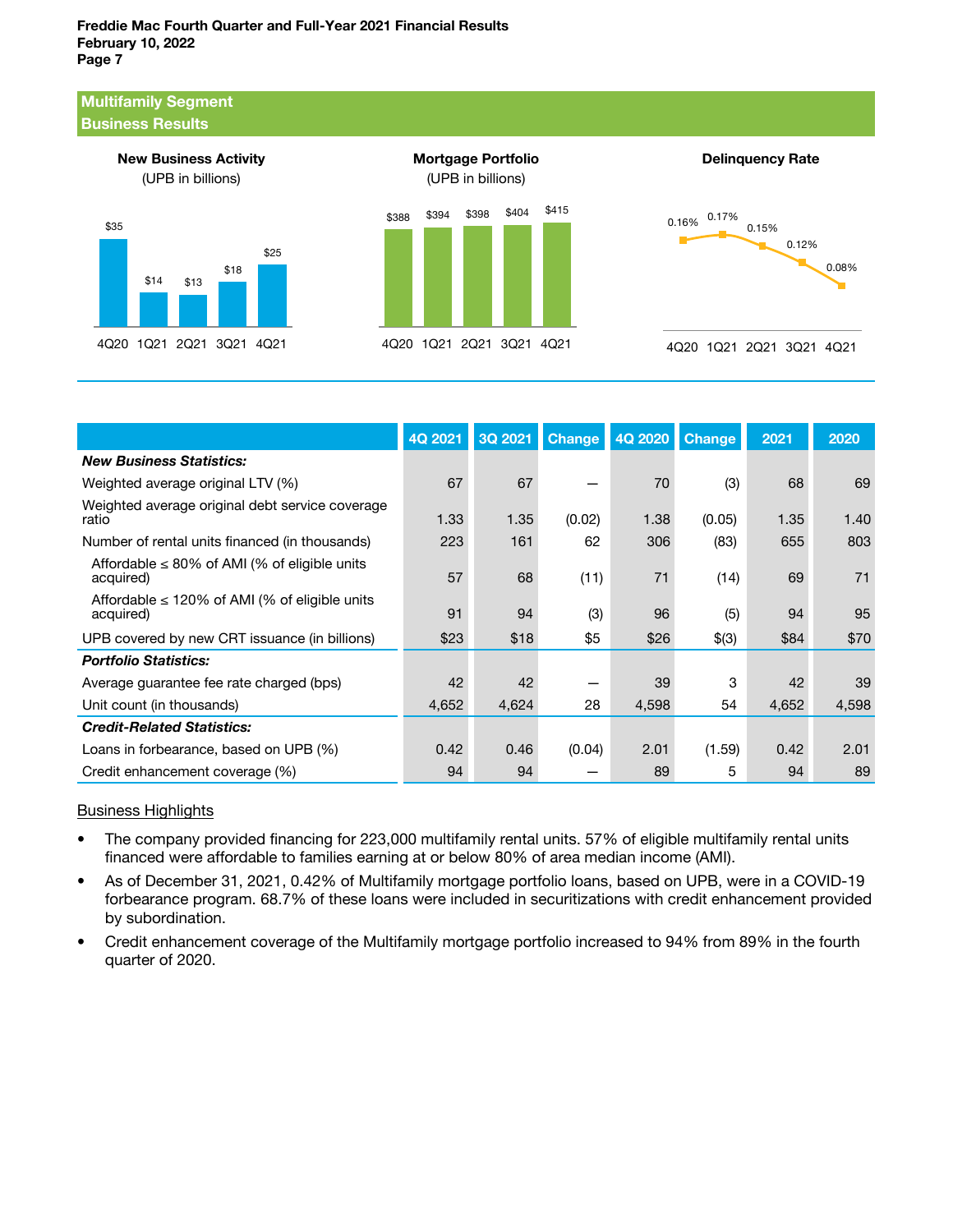# About Freddie Mac's Conservatorship

Since September 2008, Freddie Mac has been operating under conservatorship with FHFA as Conservator. The support provided by Treasury pursuant to the Purchase Agreement enables the company to maintain access to the debt markets and have adequate liquidity to conduct its normal business operations. The amount of funding available to Freddie Mac under the Purchase Agreement was \$140.2 billion at December 31, 2021.

Pursuant to the Purchase Agreement, Freddie Mac will not be required to pay a dividend to Treasury on the senior preferred stock until it has built sufficient capital to meet the capital requirements and buffers set forth in the Enterprise Regulatory Capital Framework. As a result, the company was not required to pay a dividend to Treasury on the senior preferred stock in December 2021. As the company builds capital during this period, the quarterly increases in its Net Worth Amount have been, or will be, added to the aggregate liquidation preference of the senior preferred stock. The liquidation preference of the senior preferred stock increased to \$98.0 billion on December 31, 2021 based on the \$2.9 billion increase in the Net Worth Amount during the third quarter of 2021, and will increase to \$100.7 billion on March 31, 2022 based on the \$2.7 billion increase in the Net Worth Amount during the fourth quarter of 2021.

# Additional Information

For more information, including information related to Freddie Mac's financial results, conservatorship, and related matters, see the company's Annual Report on Form 10-K for the year ended December 31, 2021 and the company's Fourth Quarter 2021 Financial Results Supplement. These documents are available on the Investor Relations page of the company's website at www.FreddieMac.com.

Additional information about Freddie Mac and its business is also set forth in the company's other filings with the SEC, which are available on the Investor Relations page of the company's website at www.FreddieMac.com and the SEC's website at www.sec.gov. Freddie Mac encourages all investors and interested members of the public to review these materials for a more complete understanding of the company's financial results and related disclosures.

## Webcast Announcement

Management will host a conference call at 9 a.m. Eastern Time on February 10, 2022, to share the company's results with the media. The conference call will be concurrently webcast. To access the audio webcast, use the following link: https://edge.media-server.com/mmc/p/995zhgex. The replay will be available on the company's website at www.FreddieMac.com for approximately 30 days. All materials related to the call will be available on the Investor Relations page of the company's website at www.FreddieMac.com.

### **Media Contact: Frederick Solomon (703) 903-3861 Investor Contact: Laurie Garthune (571) 382-4732**

\* \* \* \*

This press release contains forward-looking statements, which may include statements pertaining to the conservatorship, the company's current expectations and objectives for its Single-Family and Multifamily segments, its efforts to assist the housing market, liquidity and capital management, economic and market conditions and trends, the effects of the COVID-19 pandemic and actions taken in response thereto on its business, financial condition, and liquidity, its market share, the effect of legislative and regulatory developments and new accounting guidance, credit quality of loans the company owns or guarantees, the costs and benefits of the company's CRT transactions, and results of operations and financial condition. Forward-looking statements involve known and unknown risks and uncertainties, some of which are beyond the company's control. Management's expectations for the company's future necessarily involve a number of assumptions, judgments, and estimates, and various factors, including changes in market conditions, liquidity, mortgage spreads, credit outlook, uncertainty about the duration, severity, and effects of the COVID-19 pandemic and actions taken in response thereto, actions by the U.S. government (including FHFA, Treasury, and Congress) and state and local governments, and the impacts of legislation or regulations and new or amended accounting guidance, could cause actual results to differ materially from these expectations. These assumptions, judgments, estimates, and factors are discussed in the company's Annual Report on Form 10-K for the year ended December 31, 2021, which is available on the Investor Relations page of the company's website at www.FreddieMac.com and the SEC's website at www.sec.gov. The company undertakes no obligation to update forward-looking statements it makes to reflect events or circumstances occurring after the date of this press release.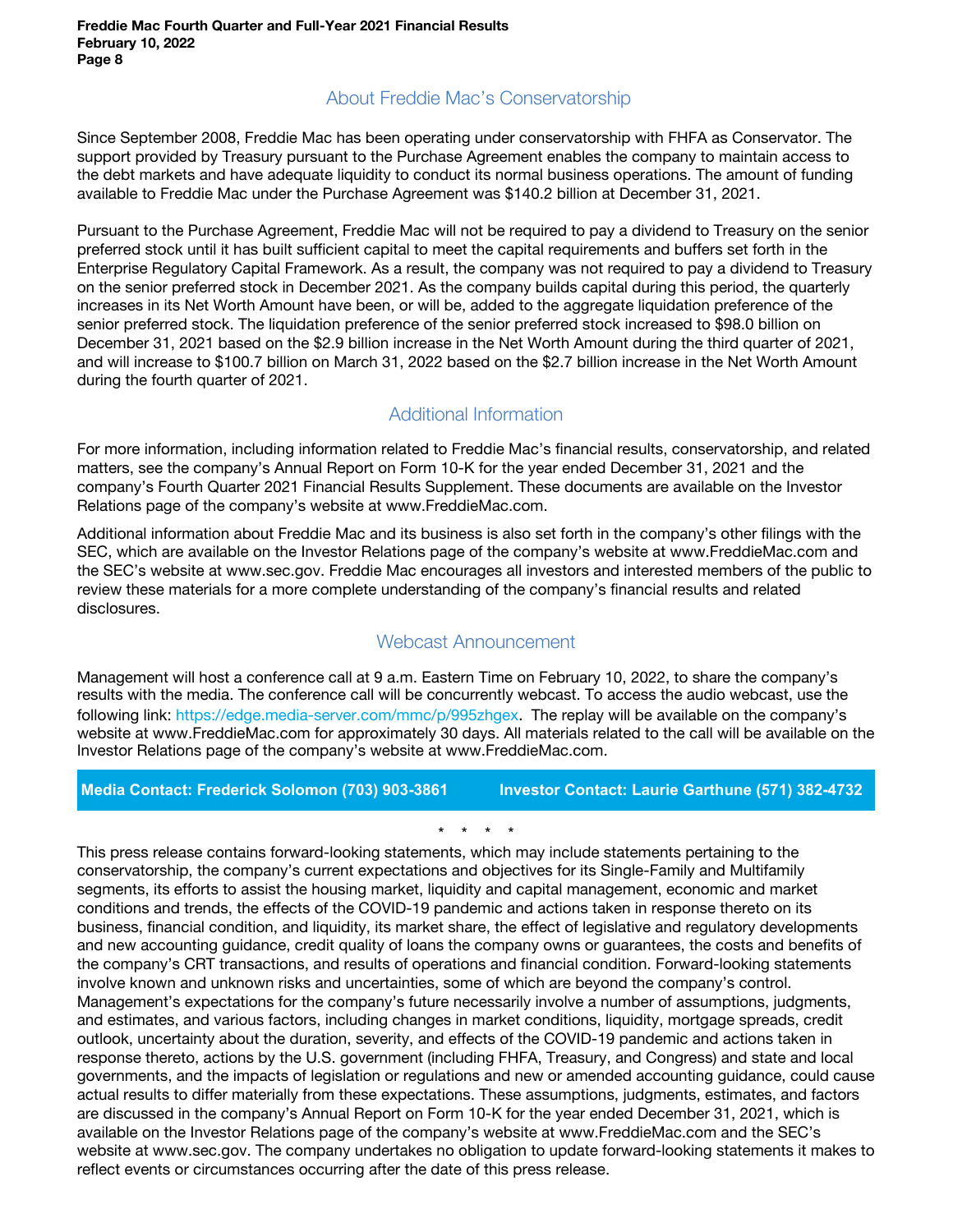Freddie Mac makes home possible for millions of families and individuals by providing mortgage capital to lenders. Since its creation by Congress in 1970, the company has made housing more accessible and affordable for homebuyers and renters in communities nationwide. The company is building a better housing finance system for homebuyers, renters, lenders, and taxpayers. Learn more at FreddieMac.com, Twitter @FreddieMac and Freddie Mac's blog FreddieMac.com/blog.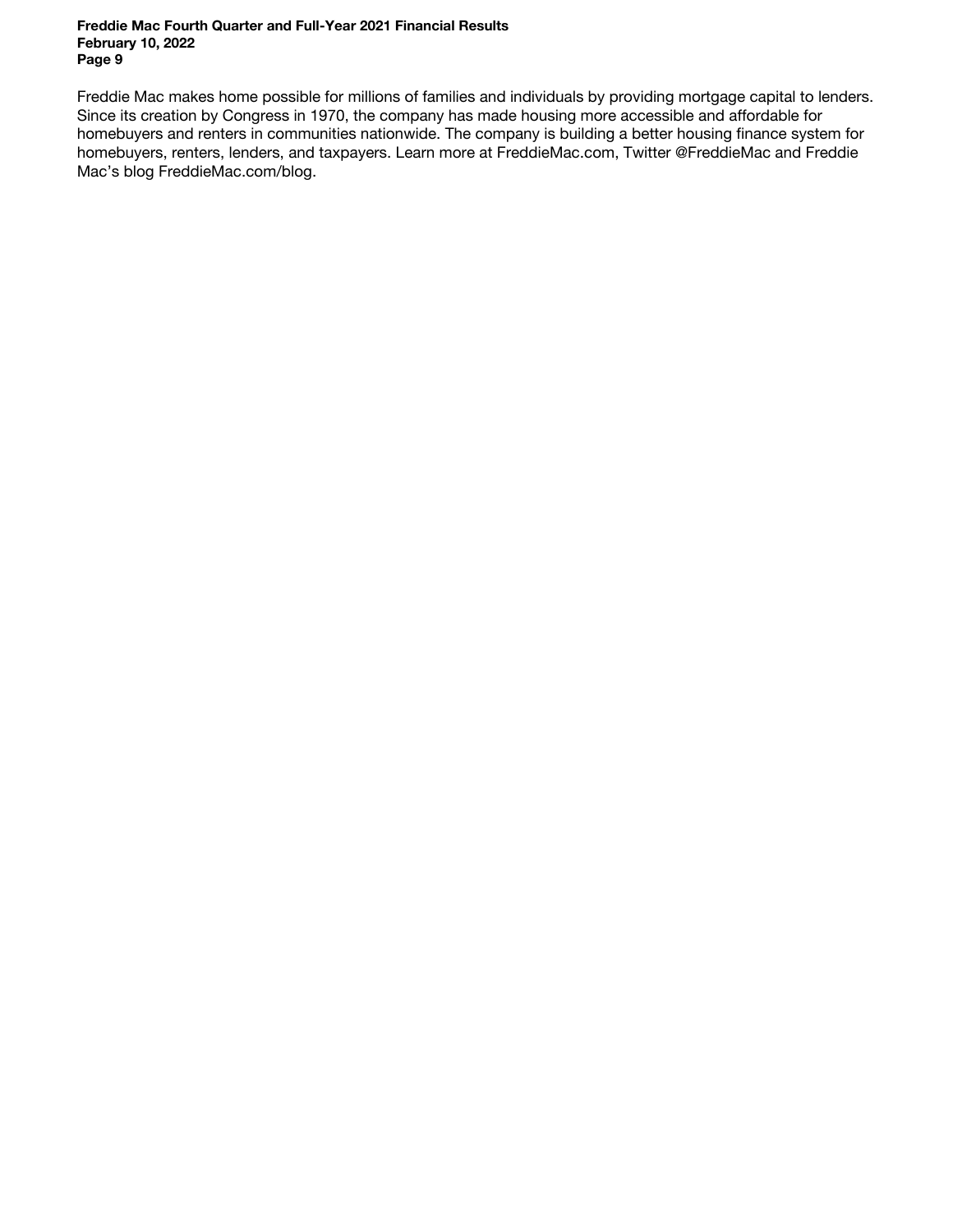# FREDDIE MAC

Consolidated Statements of Comprehensive Income (Loss)

| (In millions, except share-related amounts)                                         | 4Q 2021   | 3Q 2021   | 4Q 2020   | 2021      | 2020      |
|-------------------------------------------------------------------------------------|-----------|-----------|-----------|-----------|-----------|
| Net interest income                                                                 |           |           |           |           |           |
| Interest income                                                                     | \$16,604  | \$15,791  | \$14,183  | \$61,527  | \$62,340  |
| Interest expense                                                                    | (11, 848) | (11, 373) | (10, 530) | (43, 947) | (49, 569) |
| Net interest income                                                                 | 4,756     | 4,418     | 3,653     | 17,580    | 12,771    |
| Non-interest income (loss)                                                          |           |           |           |           |           |
| Guarantee income                                                                    | 182       | 246       | 281       | 1.032     | 1,442     |
| Investment gains (losses), net                                                      | 519       | 383       | 856       | 2,746     | 1,813     |
| Other income (loss)                                                                 | 108       | 200       | 232       | 593       | 633       |
| Non-interest income (loss)                                                          | 809       | 829       | 1,369     | 4,371     | 3,888     |
| Net revenues                                                                        | 5,565     | 5,247     | 5,022     | 21,951    | 16,659    |
| <b>Benefit (provision) for credit losses</b>                                        | (138)     | 243       | 813       | 1,041     | (1, 452)  |
| Non-interest expense                                                                |           |           |           |           |           |
| Salaries and employee benefits                                                      | (356)     | (352)     | (342)     | (1, 398)  | (1, 344)  |
| Other administrative expense                                                        | (378)     | (275)     | (364)     | (1,253)   | (1, 191)  |
| Total administrative expense                                                        | (734)     | (627)     | (706)     | (2,651)   | (2,535)   |
| Credit enhancement expense                                                          | (428)     | (386)     | (327)     | (1,518)   | (1,058)   |
| Benefit for (decrease in) credit enhancement<br>recoveries                          | (32)      | (60)      | (385)     | (542)     | 323       |
| REO operations income (expense)                                                     | (6)       | 9         | (10)      | (12)      | (149)     |
| Legislated 10 basis point fee expense                                               | (636)     | (602)     | (495)     | (2, 342)  | (1,836)   |
| Other expense                                                                       | (156)     | (178)     | (243)     | (728)     | (723)     |
| Non-interest expense                                                                | (1,992)   | (1, 844)  | (2, 166)  | (7, 793)  | (5,978)   |
| Income (loss) before income tax (expense) benefit                                   | 3,435     | 3,646     | 3,669     | 15,199    | 9,229     |
| Income tax (expense) benefit                                                        | (691)     | (727)     | (756)     | (3,090)   | (1,903)   |
| Net income (loss)                                                                   | 2,744     | 2,919     | 2,913     | 12,109    | 7,326     |
| Other comprehensive income (loss), net of taxes and<br>reclassification adjustments | (22)      | (10)      | (391)     | (489)     | 205       |
| Comprehensive income (loss)                                                         | \$2,722   | \$2,909   | \$2,522   | \$11,620  | \$7,531   |
| Net income (loss)                                                                   | \$2,744   | \$2,919   | \$2,913   | \$12,109  | \$7,326   |
| Future increase in senior preferred stock liquidation<br>preference                 | (2,722)   | (2,909)   | (2,522)   | (11, 620) | (7, 291)  |
| Net income (loss) attributable to common<br><b>stockholders</b>                     | \$22      | \$10      | \$391     | \$489     | \$35      |
| Net income (loss) per common share                                                  | \$0.01    | \$0.00    | \$0.12    | \$0.15    | \$0.01    |
| Weighted average common shares outstanding (in<br>millions)                         | 3,234     | 3,234     | 3,234     | 3,234     | 3,234     |